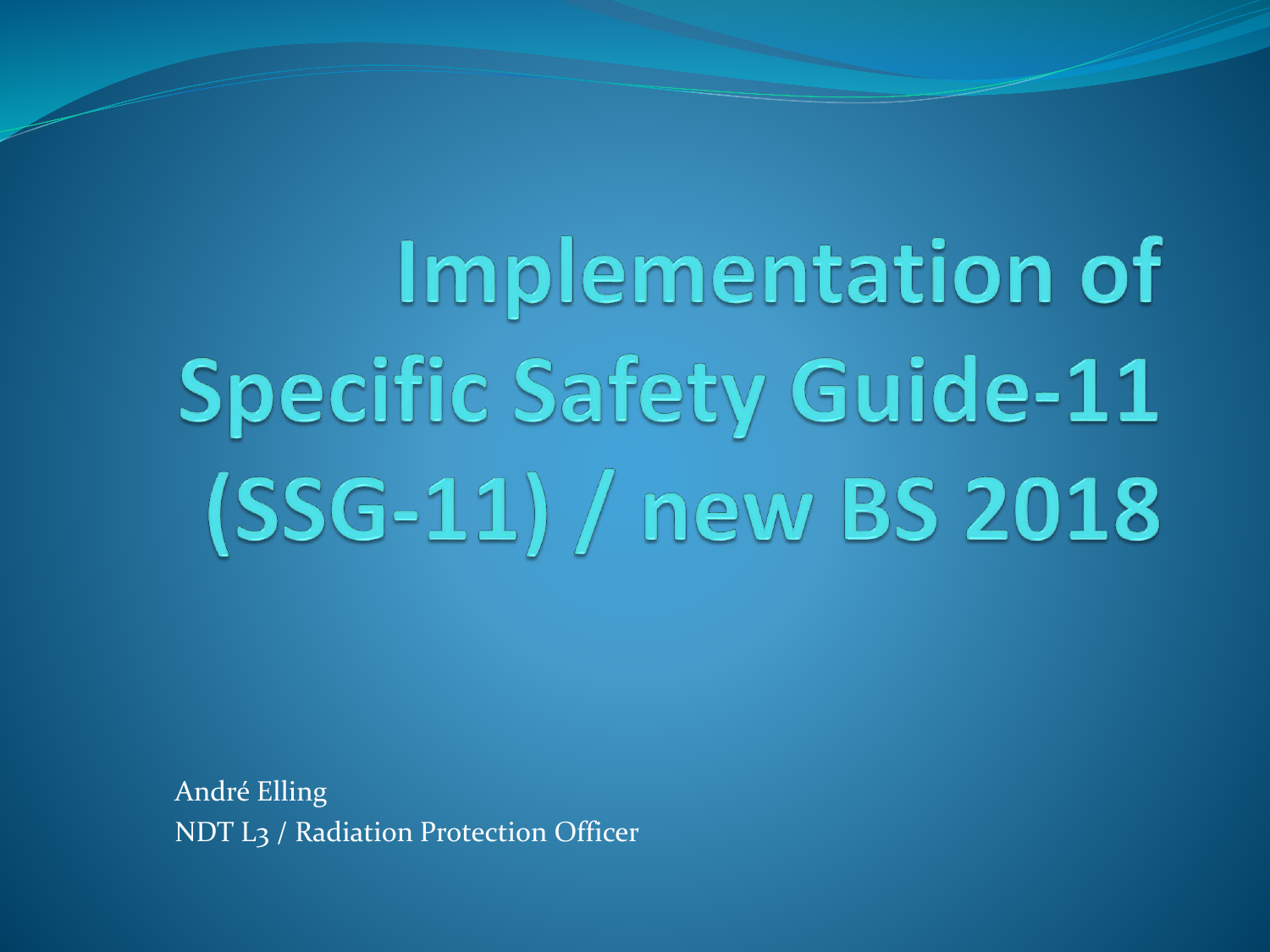### Content

- Introduction
- Besluit basisveiligheidsnormen Stralingsbescherming (BS) feb 2018
- Relation between Specific Safety Guide SSG-11 and new BS
- Purpose SSG-11 / PRL Radiation Safety NDT
- Design SSG-11
- Implementation SSG-11
- Present situation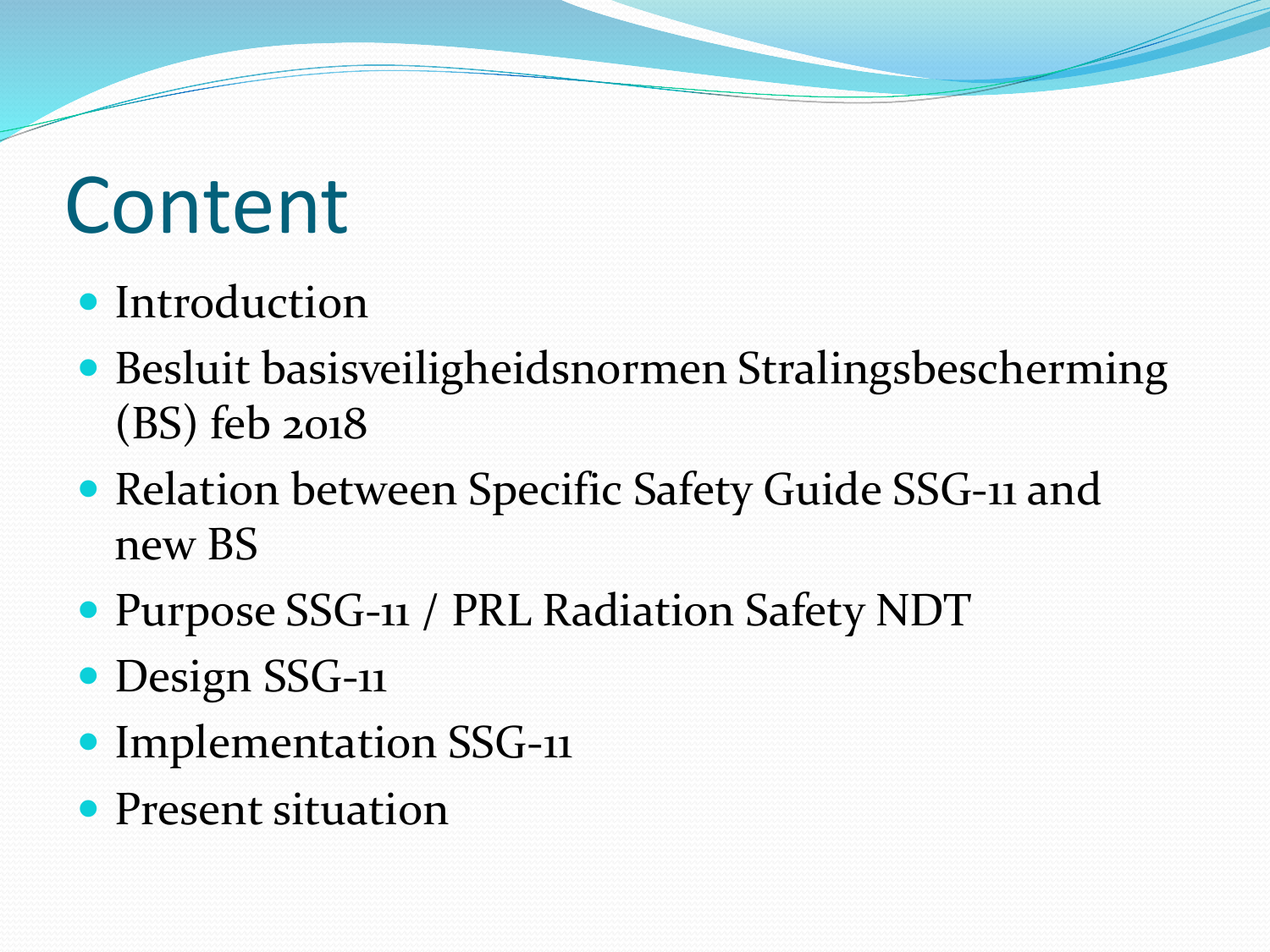### Introduction

- SSG-11 introduced from IAEA(International Atomic Energy Agency) under attention of SZW and the larger NDT companies
- ANVS requested Kwaliteitstoezicht Inspectie NietdestructieveTechnieken)KINT to set up a workinggroup for translation to dutch situation of SSG-11
- Initially meant to be used as a guideline for auditing governmental departments like IL&T and SZW
- Feb 2018 new "Besluit basisveiligheidsnomen Stralingsveiligheid"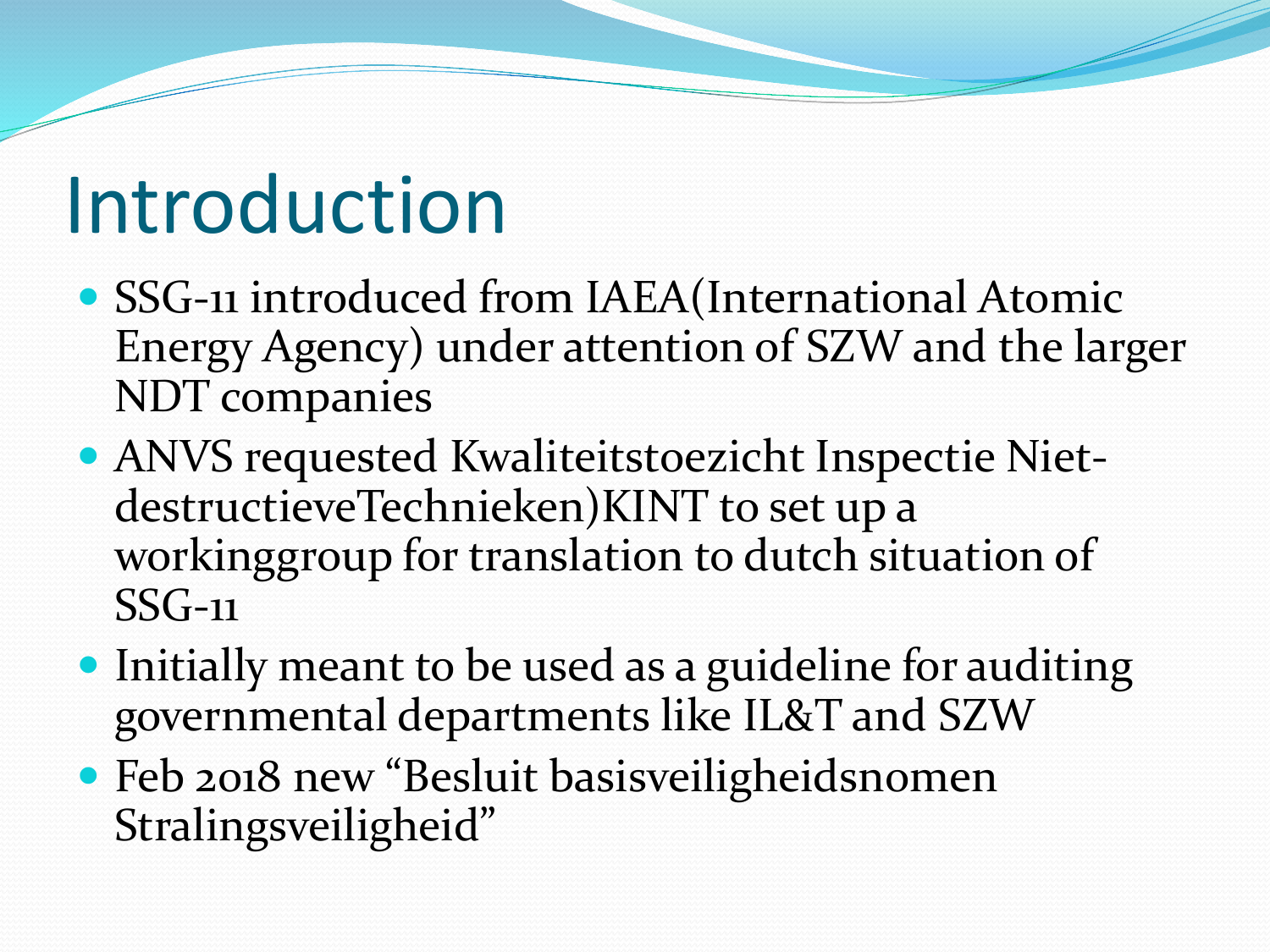#### "Besluit Stralingsbescherming 2018"

- Changed to get more uniformity in radiation safety worldwide
- Basic principle radiation safety
	- Justification
	- ALARA
	- Doselimits
- By government approved trainingcentres for training at appropriate level and industry
- Names for expertise
- Licences, announcements, notifications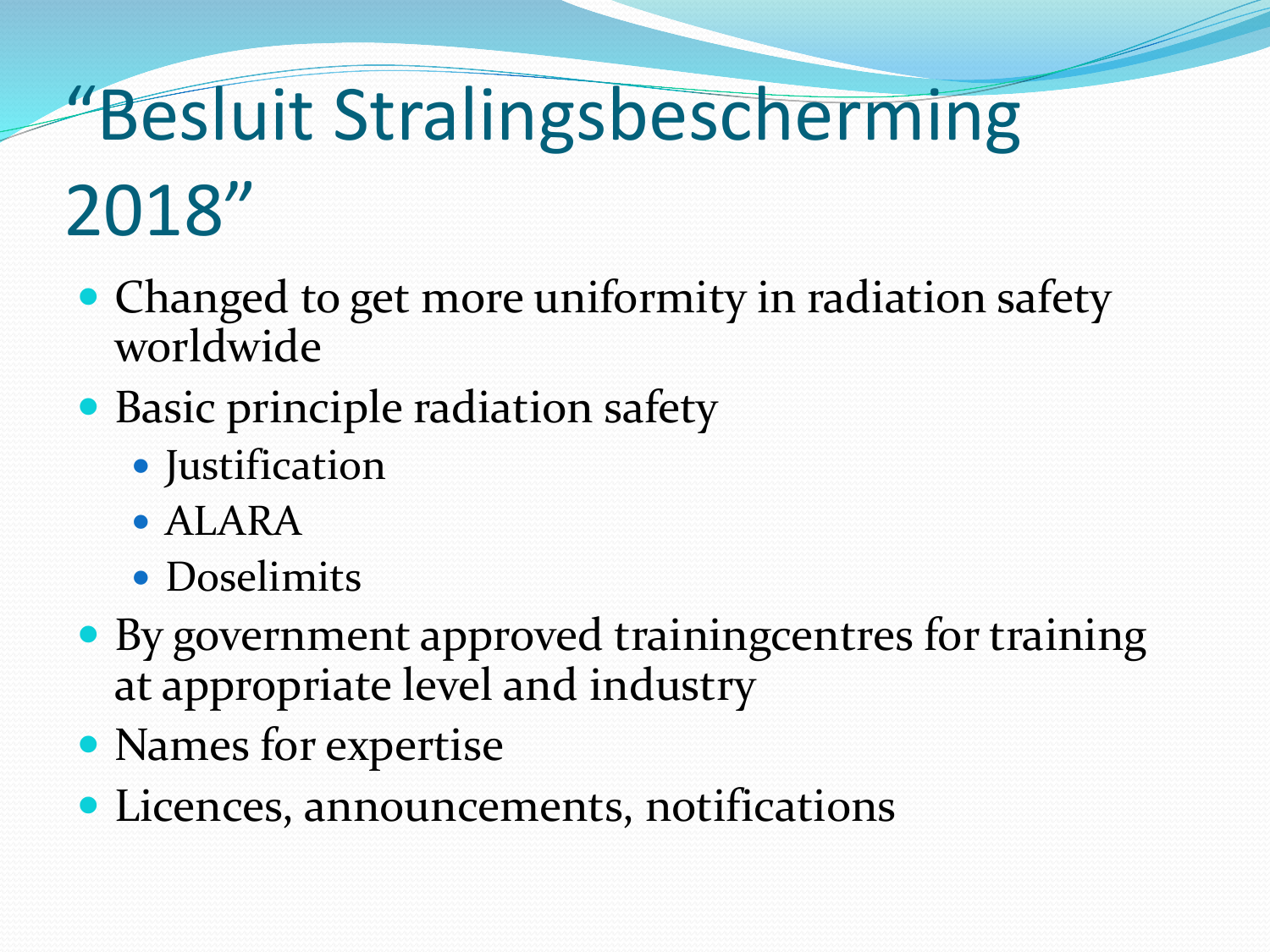### Relation SSG-11 and new BS

- SSG-11 international document
	- Terminology RPE, RPO, RPS
	- Niv 2, Niv 3, Niv 4, Niv  $5$
- BS renewed
	- To get good connection with radiation safety worldwide
	- Decrease administration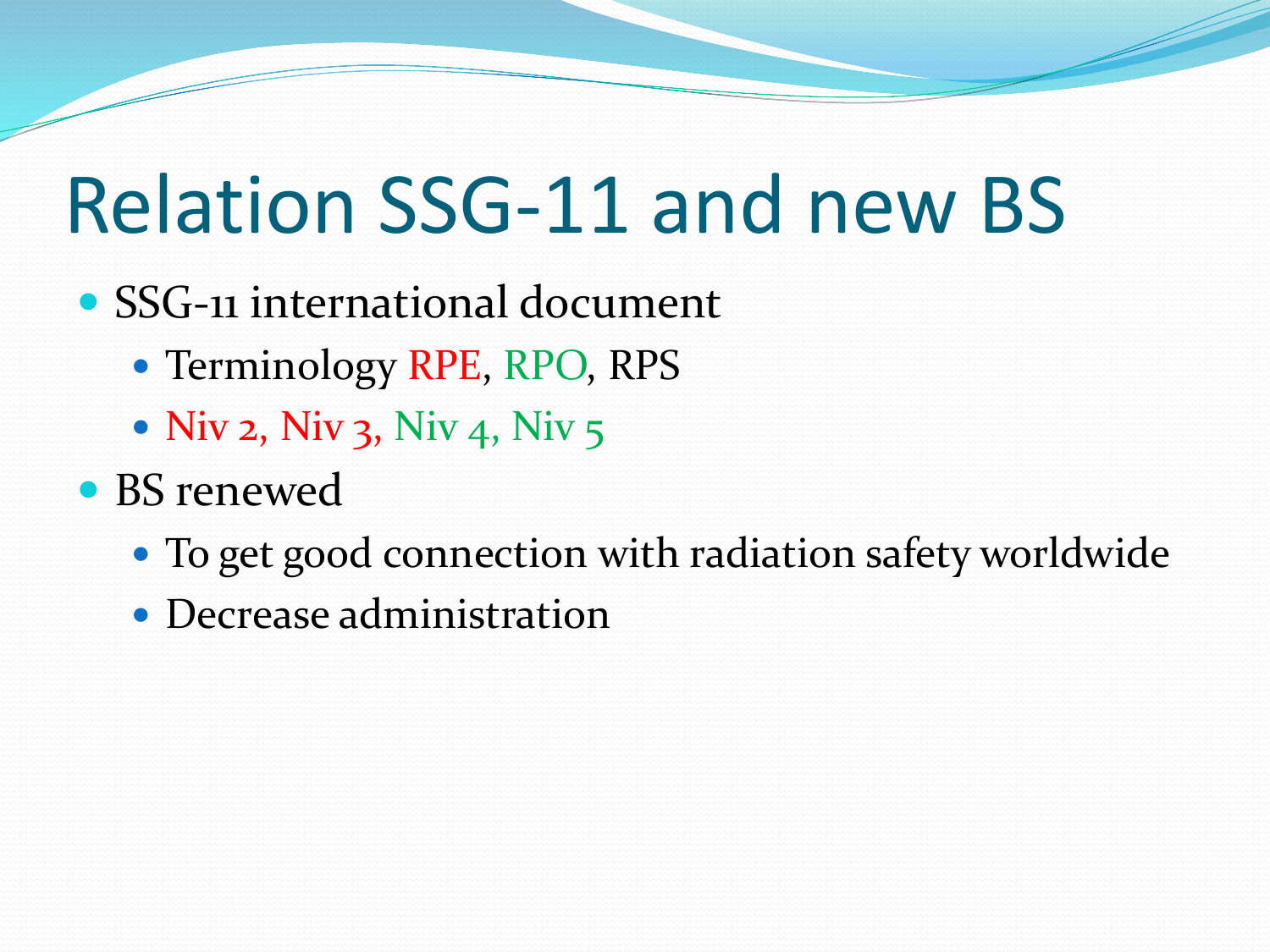### Purpose SSG-11 / PRL Stralingsbescherming NDO

- To create a clear boundary in which inspections, using X-ray or Y-ray, can be executed in a safe manner
	- Use of bunkers
	- PBM's
	- Responsibility for both bidder and contractor
- The law is always leading in this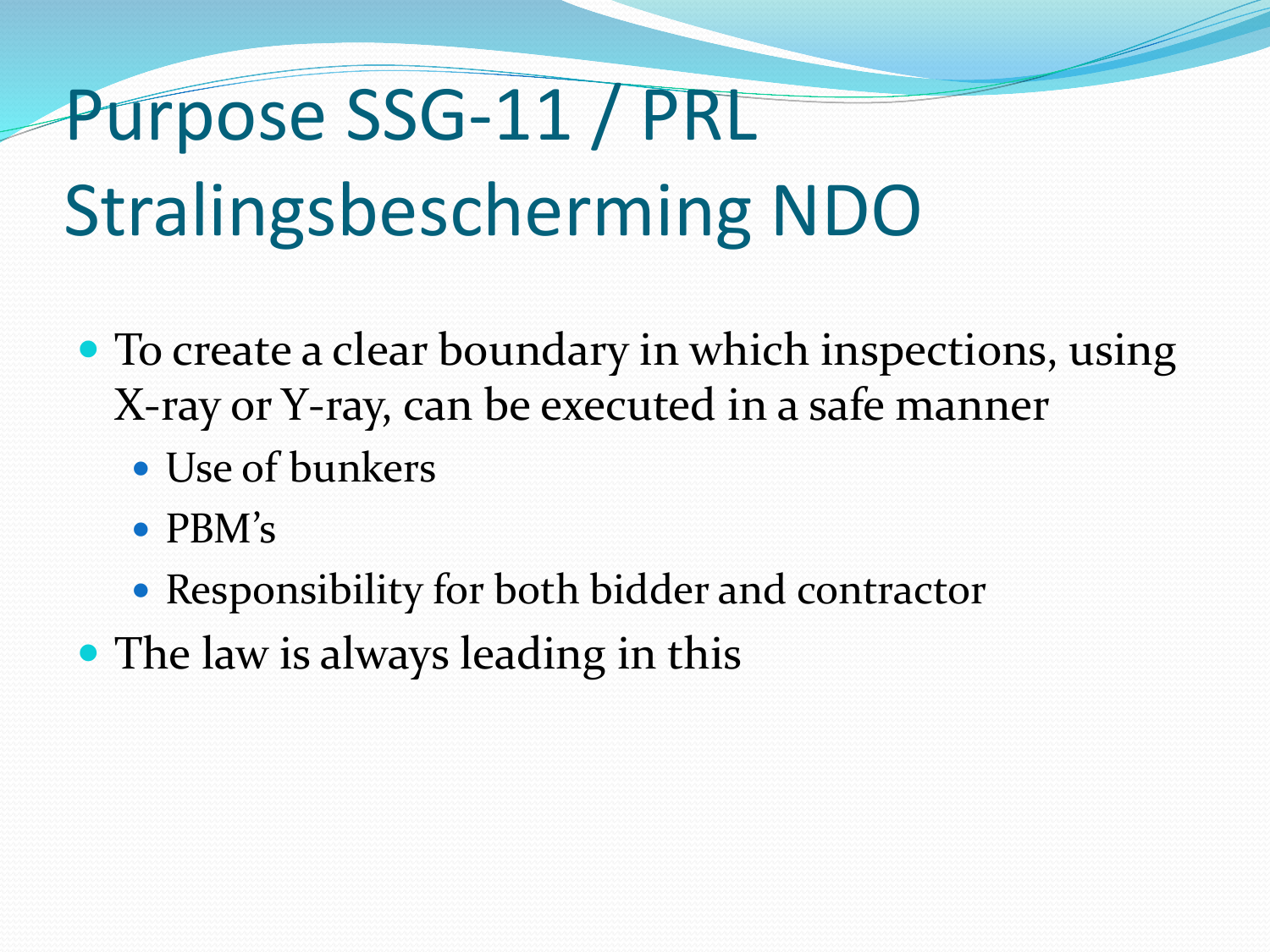### Design SSG-11

- In cooperation with 5 NDT companies on behalf of KINT (Kwaliteitstoezicht Inspectie en Niet Destructieve Technieken)
- To be used as guideline. Current law is always leading.
- **"Translation" to Dutch radiation safety (BS)** 
	- Education/jobdesignation radiation safety
	- Knowledge with regard to executing personnel
	- SBD/RPE(niv 3) en TMS/RPO(niv 4, 5) certificate expires after 5 yr
	- SBM/RPS(radiograaf) interne training.
	- Re-examination of training to be administered
	- Responsibilities bidder and contractor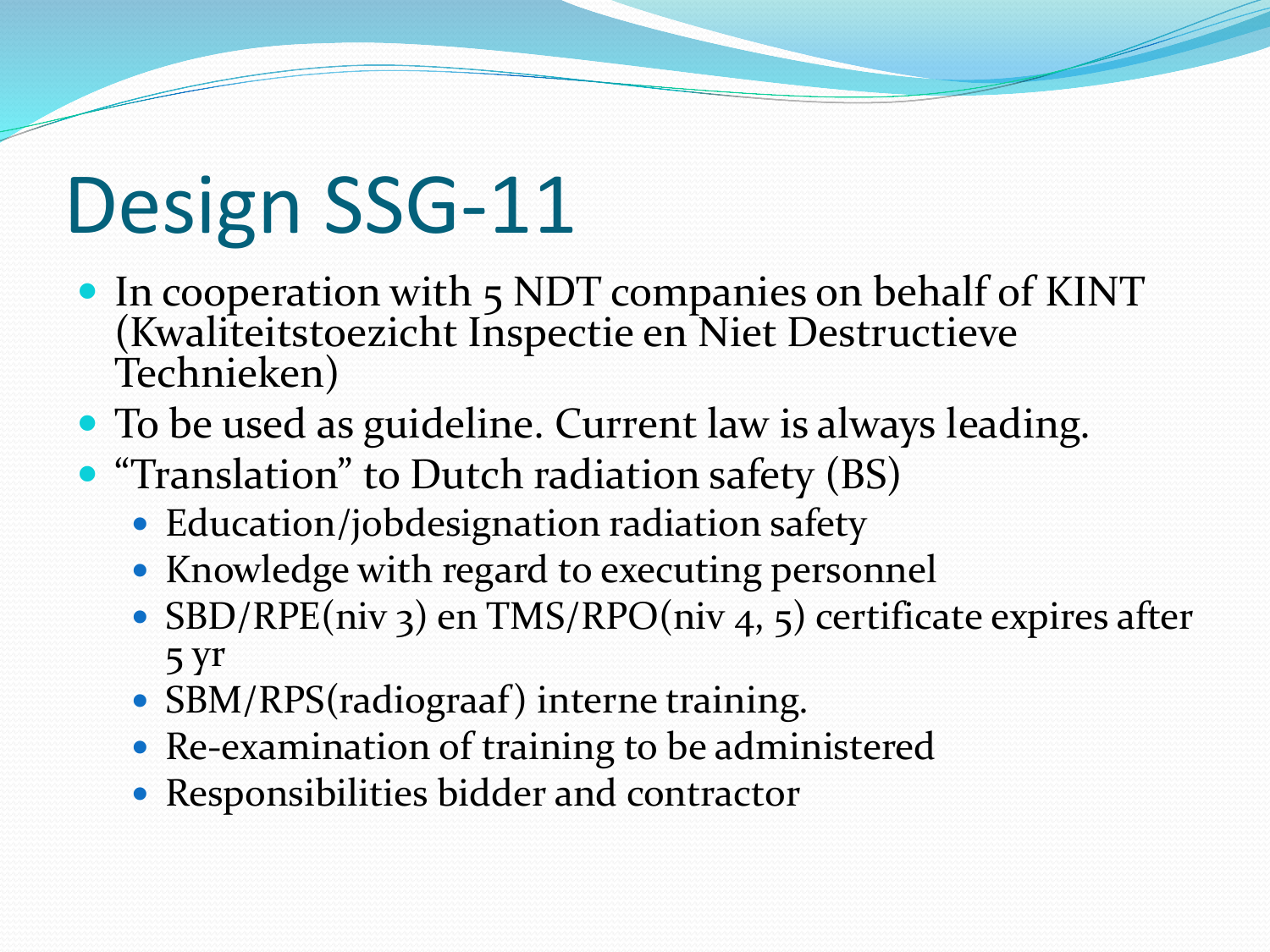## Design SSG-11

- Radiation safety when hiring external personnel (foreign countries)
	- On judgement of RPE/SBD
	- Always additional information with regard to company policy
- Niv 2, 3, 4, 5 are replaced by RPE(niv 2 and 3) RPO (niv 4 and 5) and RPS
- Originally leads to less external educated personnel??? (Current discussion)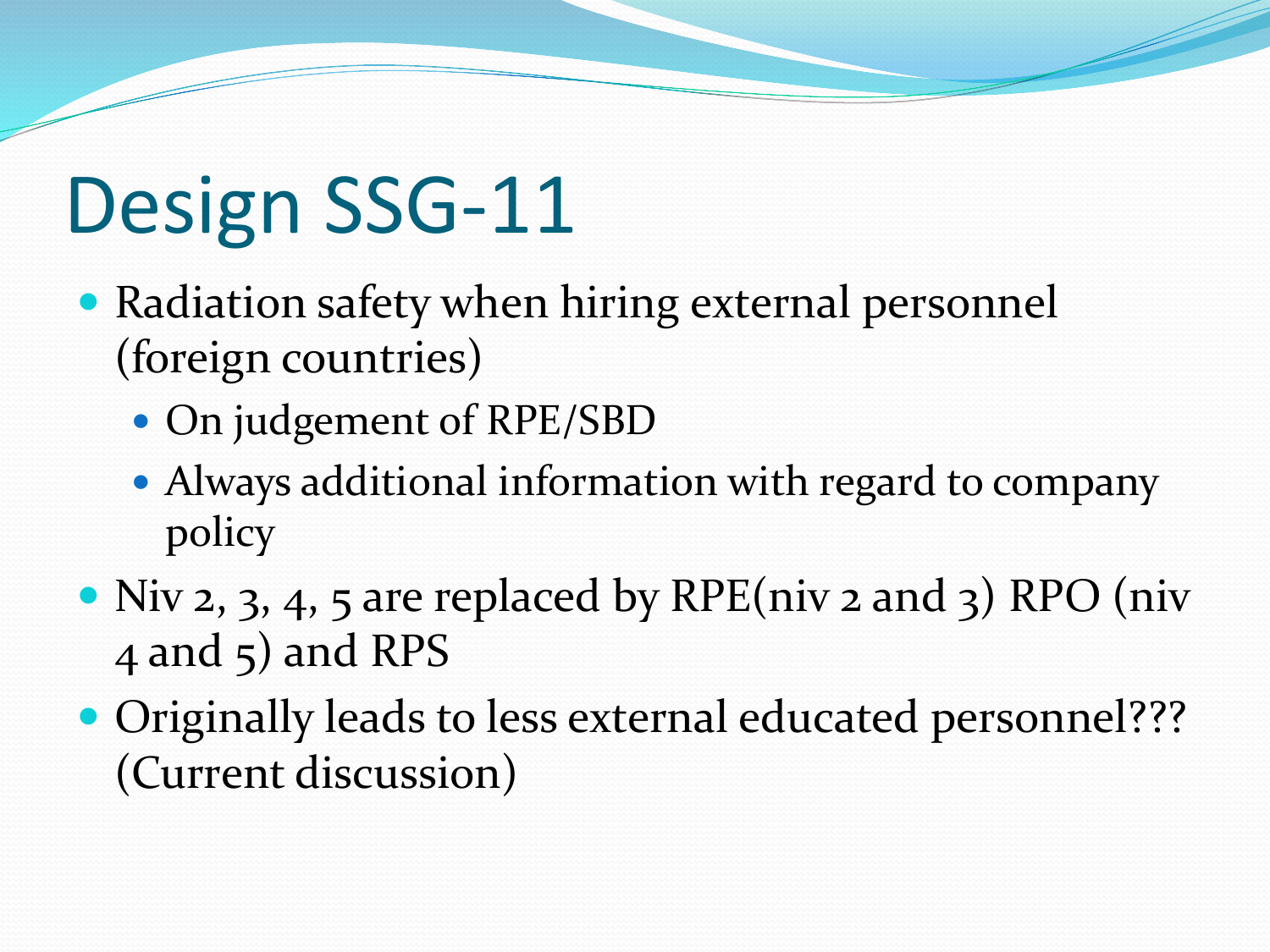### Implementation SSG-11

- "PRL Stralingsbescherming NDO NL" as the Dutch version of SSG-11
- Meeting ANVS (Autoriteit Nucleaire Veiligheid en Stralingsbescherming)
	- Processing comments of ANVS
- Continuation "KINT stralingscommissie"
	- Duties/responsibilities NDT branche and bidder
	- Invitation of bidders in KINT meetings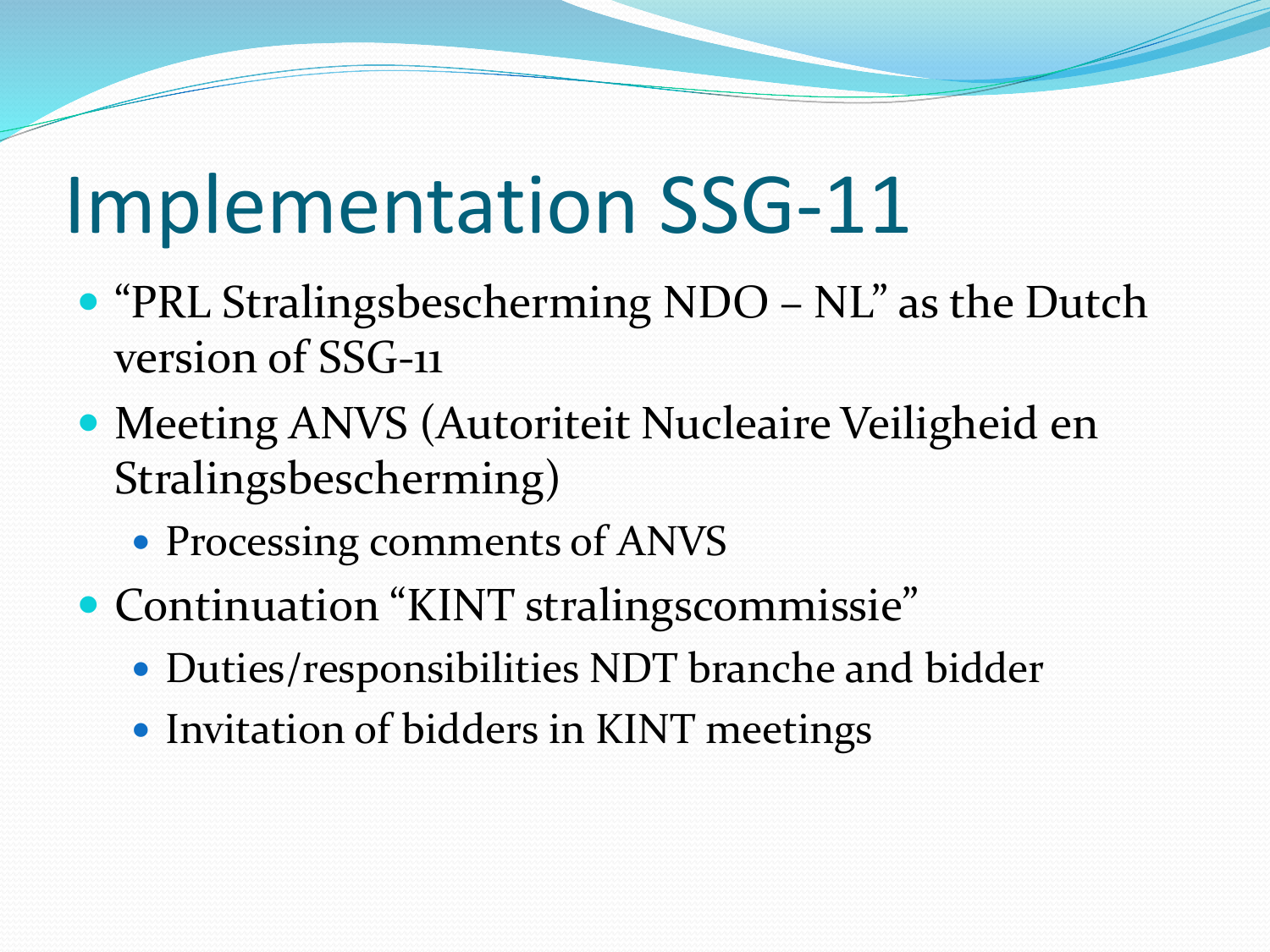### Present situation

- First draft of Dutch SSG-11 ready
- Processing remarks of ANVS
- Requirement training and education for radiation Safety, Dutch law is leading
- SSG-11 remains a guidance
- SSG-11 is used as guidance during governmental audits/inspections
- Improved cooperation between bidder and contractor?